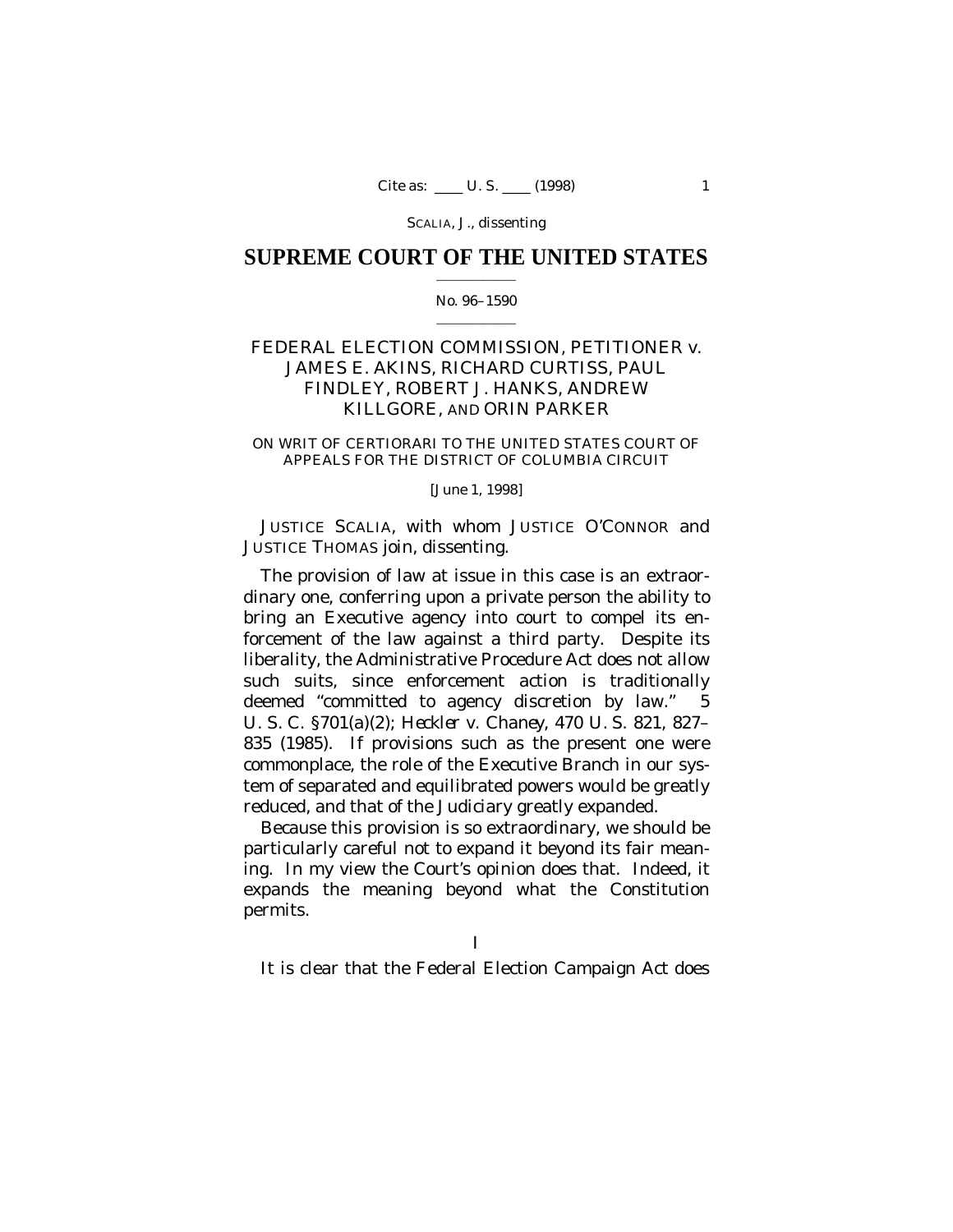not intend that *all* persons filing complaints with the Commission have the right to seek judicial review of the rejection of their complaints. This is evident from the fact that the Act permits a complaint to be filed by "[a]ny *person* who believes a violation of this Act . . . has occurred," 2 U. S. C. §437g(a)(1) (emphasis added), but accords a right to judicial relief only to "[a]ny *party aggrieved by* an order of the Commission dismissing a complaint filed by such party," 2 U. S. C. §437g(a)(8)(A) (emphasis added). The interpretation that the Court gives the latter provision deprives it of almost all its limiting force. *Any voter* can sue to compel the agency to require registration of an entity as a political committee, even though the "aggrievement" consists of nothing more than the deprivation of access to information whose public availability would have been one of the consequences of registration.

This seems to me too much of a stretch. It should be borne in mind that the agency action complained of here is not the refusal to make available information in its possession that the Act requires to be disclosed. A person demanding provision of information that the law requires the agency to furnish— one demanding compliance with the Freedom of Information Act or the Advisory Committee Act, for example— can reasonably be described as being "aggrieved" by the agency's refusal to provide it. What the respondents complain of in this suit, however, is not the refusal to provide information, but the refusal (for an allegedly improper reason) to commence an agency enforcement action against a third person. That refusal *itself* plainly does not render respondents "aggrieved" within the meaning of the Act, for in that case there would have been no reason for the Act to differentiate between "person" in subsection  $(a)(1)$  and "party aggrieved" in subsection (a)(8). Respondents claim that each of them is elevated to the special status of a "party aggrieved" by the fact that the requested enforcement action (if it was successful)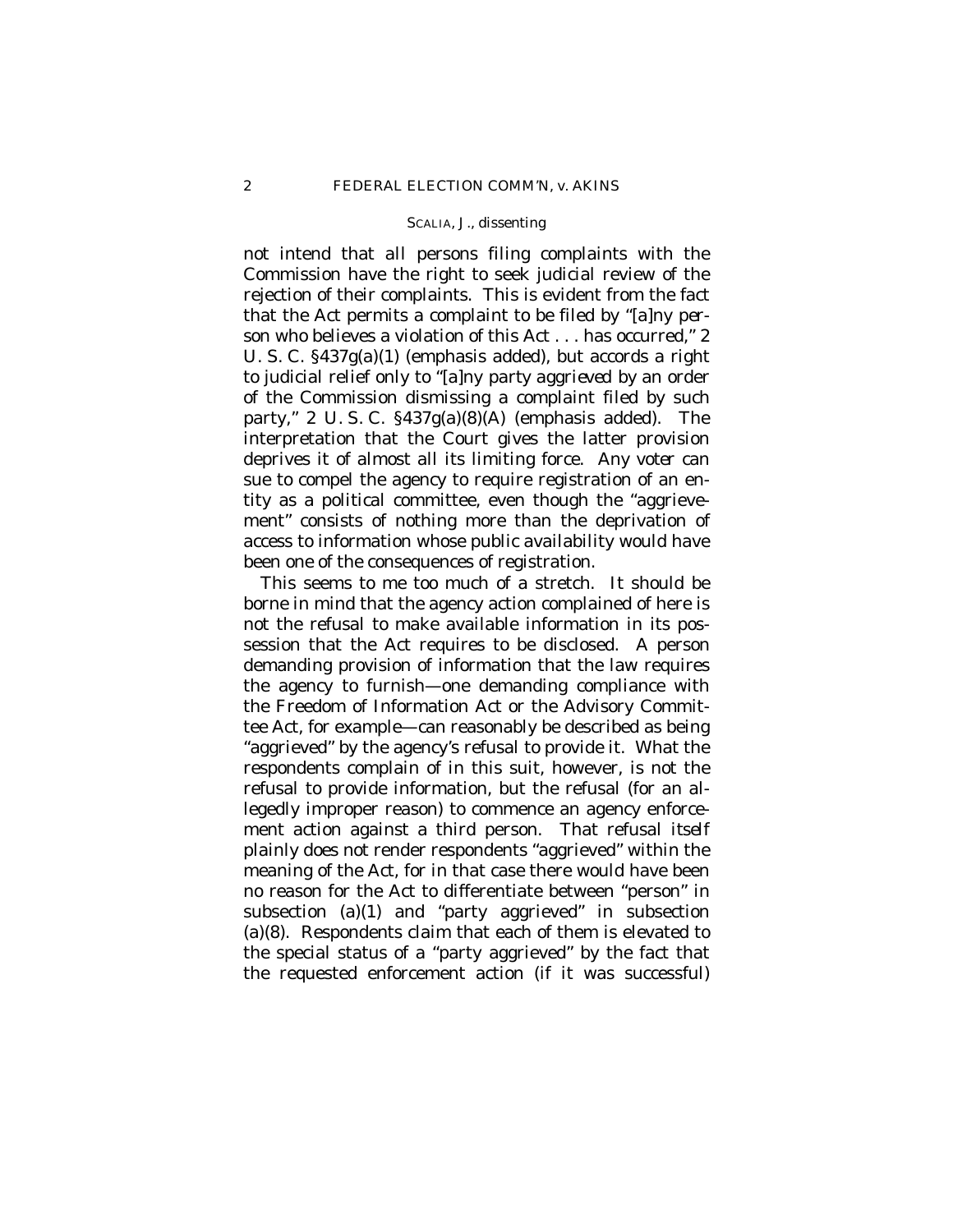would have had the effect, among others, of placing certain information in the agency's possession, where respondents, along with everyone else in the world, would have had access to it. It seems to me most unlikely that the failure to produce that effect— *both* a secondary consequence of what respondents immediately seek, *and* a consequence that affects respondents no more and with no greater particularity than it affects virtually the entire population— would have been meant to set apart each respondent as a "party aggrieved" (as opposed to just a rejected complainant) within the meaning of the statute.

This conclusion is strengthened by the fact that this citizen-suit provision was enacted two years after this Court's decision in *United States* v. *Richardson,* 418 U. S. 166 (1974), which, as I shall discuss at greater length below, gave Congress every reason to believe that a voter's interest in information helpful to his exercise of the franchise was *constitutionally inadequate* to confer standing. *Richardson* had said that a plaintiff's complaint that the Government was unlawfully depriving him of information he needed to "properly fulfill his obligations as a member of the electorate in voting" was "surely the kind of a generalized grievance" that does not state an Article III case or controversy. *Id.,* at 176.

And finally, a narrower reading of "party aggrieved" is supported by the doctrine of constitutional doubt, which counsels us to interpret statutes, if possible, in such fashion as to avoid grave constitutional questions. See *United States ex rel. Attorney General* v. *Delaware & Hudson Co.,* 213 U. S. 366, 408 (1909); *Edward J. DeBartolo Corp.* v. *Florida Gulf Coast Building & Constr. Trades Council,* 485 U. S. 568, 575 (1988). As I proceed to discuss, it is my view that the Court's entertainment of the present suit violates Article III. Even if one disagrees with that judgment, however, it is clear from *Richardson* that the question is a close one, so that the statute ought not be inter-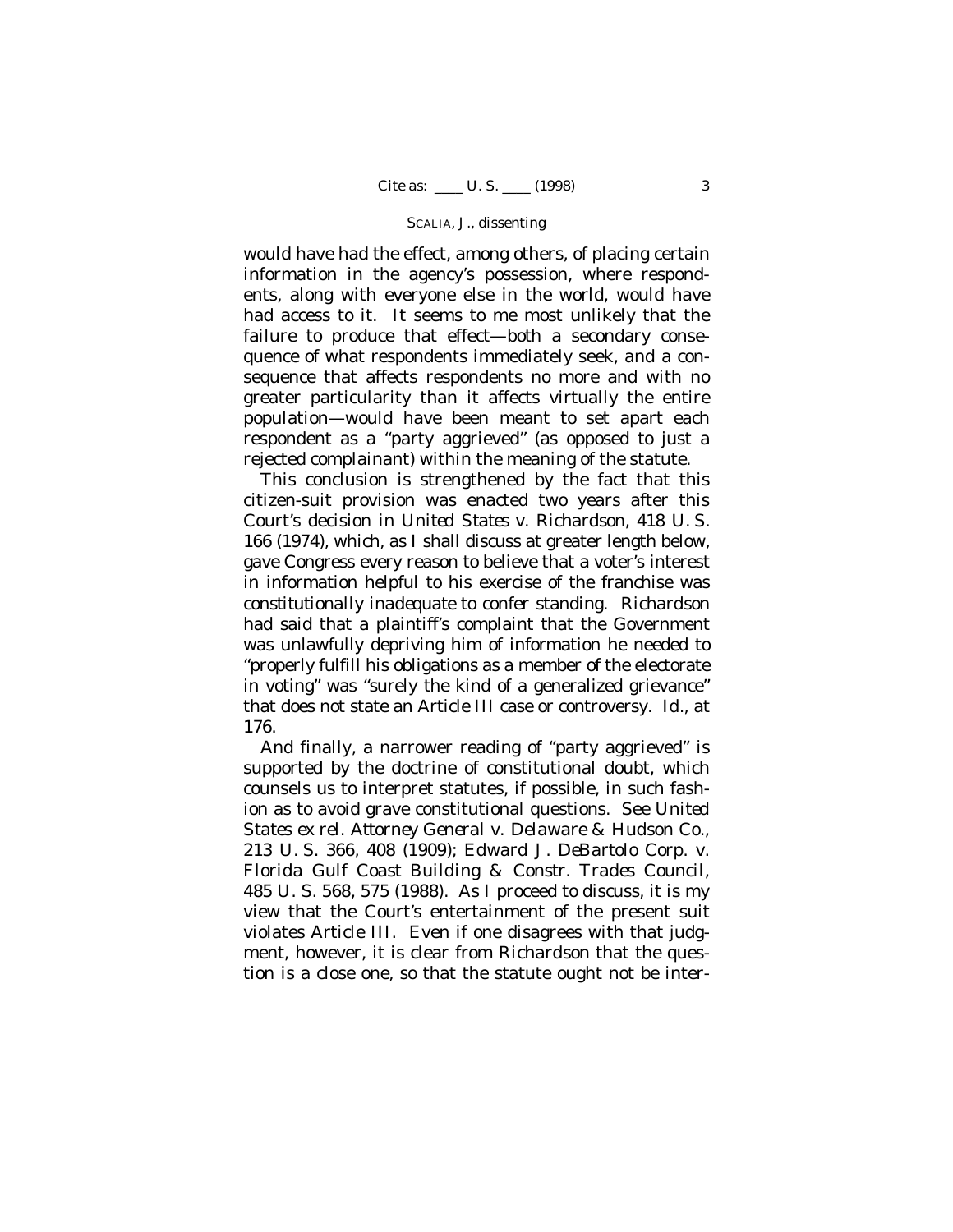preted to present it.

# II

In *Richardson*, we dismissed for lack of standing a suit whose "aggrievement" was precisely the "aggrievement" respondents assert here: the Government's unlawful refusal to place information within the public domain. The only difference, in fact, is that the aggrievement there was more direct, since the Government already had the information within its possession, whereas here the respondents seek enforcement action that will bring information within the Government's possession and *then* require the information to be made public. The plaintiff in *Richardson* challenged the Government's failure to disclose the expenditures of the Central Intelligence Agency (CIA), in alleged violation of the constitutional requirement, Art. I, §9, cl. 7, that "a regular Statement and Account of the Receipts and Expenditures of all public Money shall be published from time to time." We held that such a claim was a nonjusticiable "generalized grievance" because "the impact on [plaintiff] is plainly undifferentiated and common to all members of the public." 418 U. S., at 176– 177 (internal quotation marks and citations omitted).

It was alleged in *Richardson* that the Government had denied a right conferred by the Constitution, whereas respondents here assert a right conferred by statute— but of course "there is absolutely no basis for making the Article III inquiry turn on the source of the asserted right." *Lujan* v. *Defenders of Wildlife,* 504 U. S. 555, 576 (1992). The Court today distinguishes *Richardson* on a different basis— a basis that reduces it from a landmark constitutional holding to a curio. According to the Court, "*Richardson* focused upon taxpayer standing, . . . . not voter standing." *Ante*, at 10. In addition to being a silly distinction, given the weighty governmental purpose underlying the "generalized grievance" prohibition— viz., to avoid "something in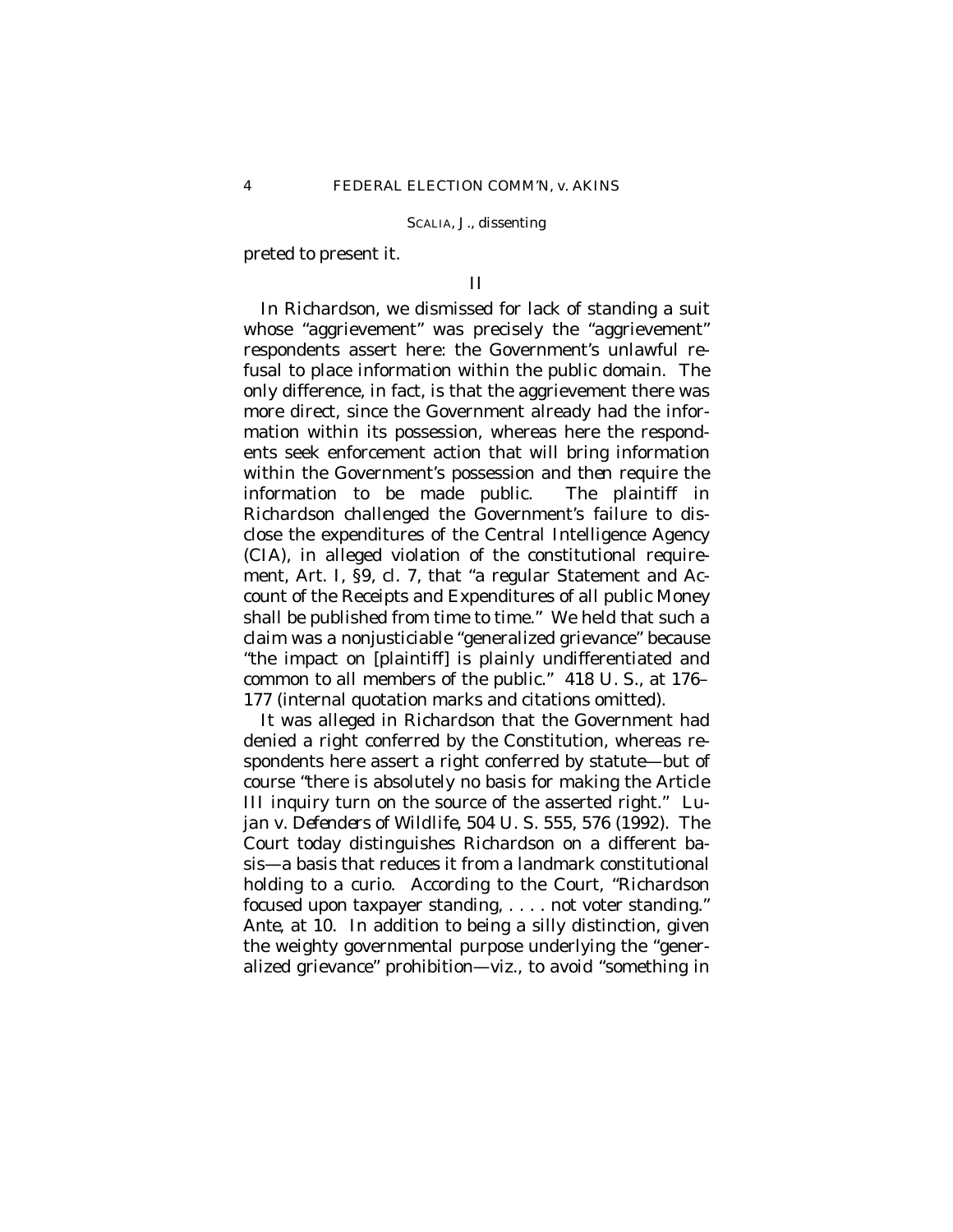the nature of an Athenian democracy or a New England town meeting to oversee the conduct of the National Government by means of lawsuits in federal courts," 418 U. S., at 179— this is also a distinction that the Court in *Richardson* went out of its way explicitly to eliminate. It is true enough that the narrow question presented in *Richardson* was "'[w]hether a federal taxpayer has standing,'" *id.*, at 167, n. 1. But the *Richardson* Court did not hold only, as the Court today suggests, that the plaintiff failed to qualify for the exception to the rule of no taxpayer standing established by the "logical nexus" test of *Flast* v. *Cohen,* 392 U. S. 83 (1968).<sup>∗</sup> The plaintiff's complaint in *Richardson* had also alleged that he was "'a member of the electorate,'" *Richardson,* 418 U. S., at 167, n. 1, and he asserted injury in that capacity as well. The *Richardson* opinion treated that as fairly included within the taxpayer-standing question, or at least as plainly indistinguishable from it:

"The respondent's claim is that without detailed information on CIA expenditures— and hence its activities— he cannot intelligently follow the actions of Congress or the Executive, *nor can he properly fulfill his obligations as a member of the electorate in voting for candidates seeking national office*.

"*This is surely the kind of a generalized grievance described in both Frothingham* and *Flast* since the impact on him is plainly undifferentiated and common to all members of the public." *Id*., at 176–177 (citations and internal quotation omitted) (emphasis added).

 $\overline{\phantom{a}}$ 

<sup>∗</sup> That holding was inescapable since, as the Court made clear in another case handed down the same day, "the *Flast* nexus test is not applicable where the taxing and spending power is not challenged" (as in *Richardson* it was not). *Schlesinger* v. *Reservists Comm. to Stop the War,* 418 U. S. 208, 225, n. 15 (1974).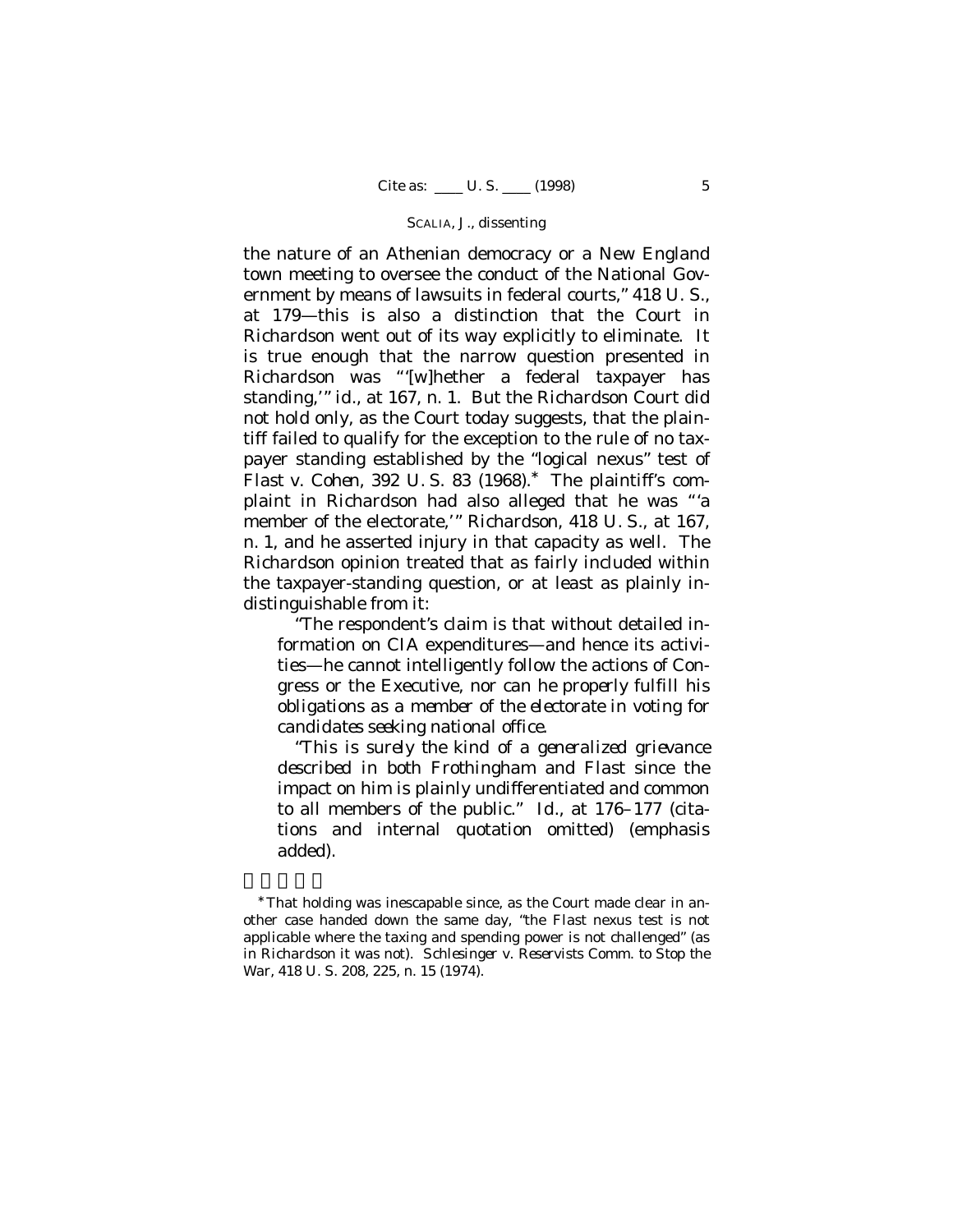If *Richardson* left voter-standing unaffected, one must marvel at the unaccustomed ineptitude of the American Civil Liberties Union Foundation, which litigated *Richardson*, in not immediately refiling with an explicit voter-standing allegation. Fairly read, and applying a fair understanding of its important purposes, *Richardson* is indistinguishable from the present case.

The Court's opinion asserts that our language disapproving generalized grievances "invariably appears in cases where the harm at issue is not only widely shared, but is also of an abstract and indefinite nature." *Ante*, at 12. "Often," the Court says, "the fact that an interest is abstract and the fact that it is widely shared go hand in hand. But their association is not invariable, and where a harm is concrete, though widely shared, the Court has found 'injury in fact.'" *Ibid*. If that is so- if concrete generalized grievances (like concrete particularized grievances) are OK, and abstract generalized grievances (like abstract particularized grievances) are bad— one must wonder why we ever *developed* the superfluous distinction between generalized and particularized grievances at all. But of course the Court is wrong to think that generalized grievances have only concerned us when they are abstract. One need go no further than *Richardson* to prove that unless the Court believes that deprivation of information is an abstract injury, in which event this case could be disposed of on that much broader ground.

What is noticeably lacking in the Court's discussion of our generalized-grievance jurisprudence is all reference to two words that have figured in it prominently: "particularized" and "undifferentiated." See *Richardson, supra,* at 177; *Lujan,* 504 U. S., at 560, 560, n. 1. "Particularized" means that "the injury must affect the plaintiff in a personal and individual way." *Id.,* at 560, n. 1. If the effect is "undifferentiated and common to all members of the public," *Richardson, supra,* at 177 (internal quotation marks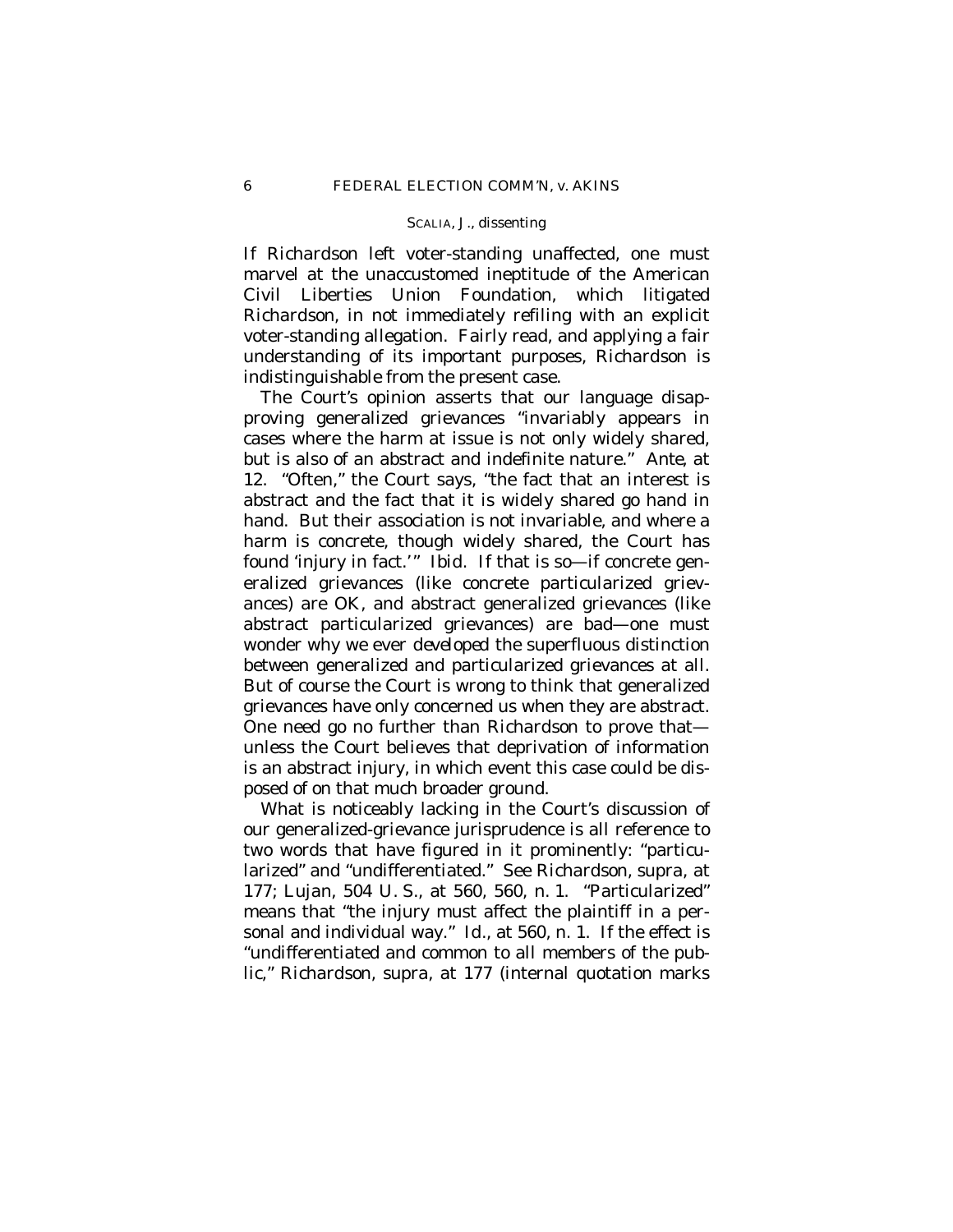and citations omitted), the plaintiff has a "generalized grievance" that must be pursued by political rather than judicial means. These terms explain why it is a gross oversimplification to reduce the concept of a generalized grievance to nothing more than "the fact that [the grievance] is widely shared," *ante*, at 13, thereby enabling the concept to be dismissed as a standing principle by such examples as "large numbers of individuals suffer[ing] the same common-law injury (say, a widespread mass tort), or . . . large numbers of voters suffer[ing] interference with voting rights conferred by law," *ibid*. The exemplified injuries are widely shared, to be sure, but each individual suffers a particularized and differentiated harm. One tort victim suffers a burnt leg, another a burnt arm— or even if both suffer burnt arms they are *different* arms. One voter suffers the deprivation of *his* franchise, another the deprivation of *hers*. With the generalized grievance, on the other hand, the injury or deprivation is not only widely shared but it is *undifferentiated*. The harm caused to Mr. Richardson by the alleged disregard of the Statement-of-Accounts Clause was precisely the same as the harm caused to everyone else: unavailability of a description of CIA expenditures. Just as the (more indirect) harm caused to Mr. Akins by the allegedly unlawful failure to enforce FECA is precisely the same as the harm caused to everyone else: unavailability of a description of AIPAC's activities.

The Constitution's line of demarcation between the Executive power and the judicial power presupposes a common understanding of the type of interest needed to sustain a "case or controversy" against the Executive in the courts. A system in which the citizenry at large could sue to compel Executive compliance with the law would be a system in which the courts, rather than of the President, are given the primary responsibility to "take Care that the Laws be faithfully executed," Art. II, §3. We do not have